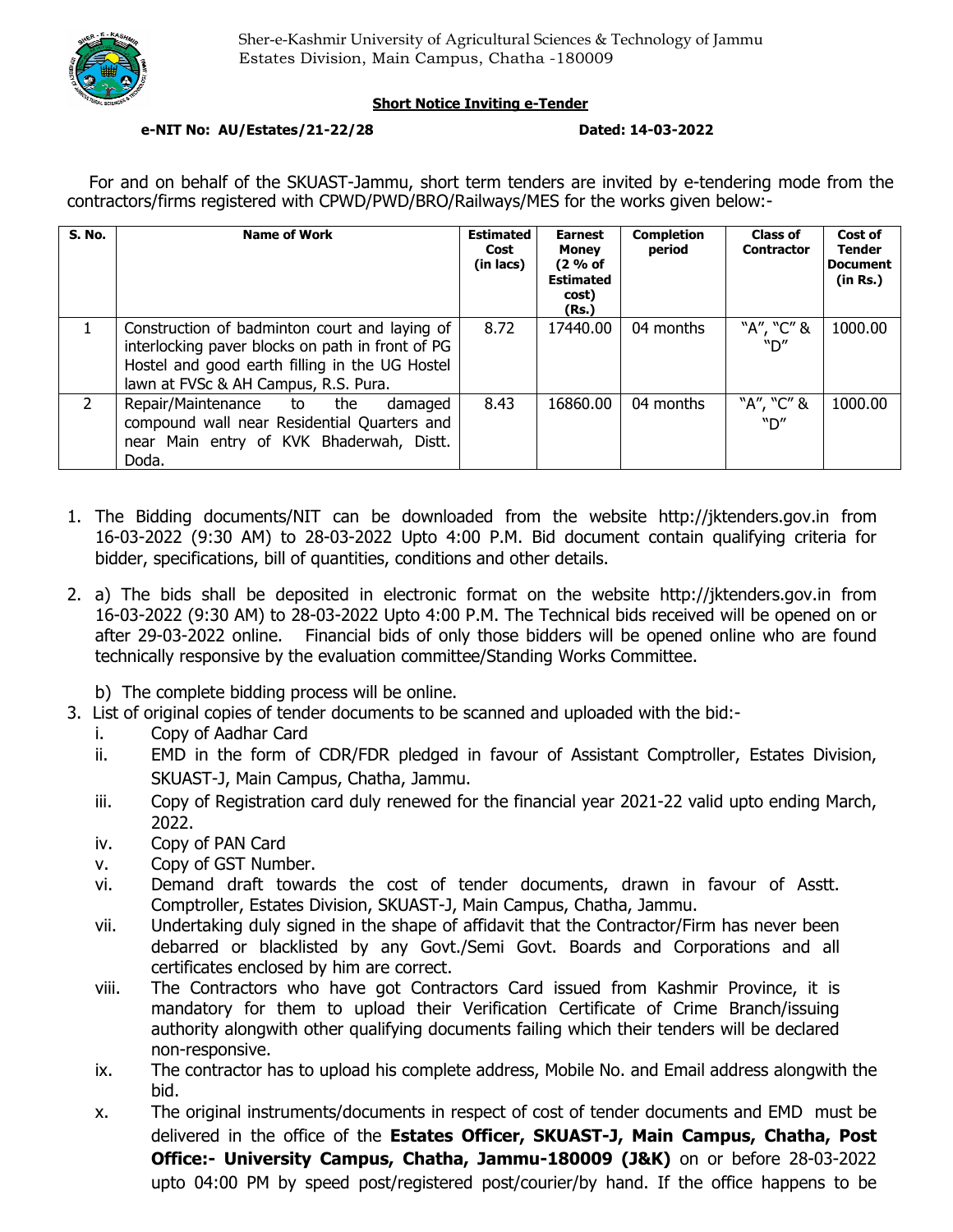closed on the date of receipt as specified, the same will be received on the next working day at the same time and venue. Online bids of those contractors/firms will not be considered who do not deposit hardcopies by due date and time, in the office of Estates Officer.

- 4. Administrative Approval for the work has been accorded by the Competent Authority.
- 5. If the uploaded documents are found fake/fraudulent, disciplinary action as warranted under rules shall be taken against the defaulter.
- 6. The bid for the work shall remain open for acceptance for a period of 90 days from the date of opening of technical bids. If any bidder/tenderer withdraws his bid/tender before the said period or makes any modifications in the terms and conditions of the bid, the said earnest money shall stand forfeited. Price escalation will not be allowed.
- 7. To participate in bidding process:
	- i. The bidders have to get Digital Signature Certificate (DSC) as per Information Technology Act-2000 to participate in online bidding.
	- ii. The DSC will be required for digitally signing the bid. The bidders can get above mentioned digital certificate from any approved vendors. The bidders who already possess valid DSC need not to procure new DSC.
	- iii. The bidders have to submit their bids online in electronic format with DSC. The bids cannot be uploaded without Digital signature. No proposal will be accepted in physical form.
	- iv. Bids will be opened online as per time schedule mentioned above.
	- v. Before submission of online bids, bidders must ensure that scanned copies of all the necessary documents have been attached with bid.
	- vi. The department will not be responsible for delay in online submission of bids whatsoever reasons may be.
- vii. All the required information for bid must be filled and submitted online.
- viii. The details of cost of documents, EMD specified in the tender documents should be the same, as submitted online (scanned copies) otherwise bid will not be accepted.
- 8. The letters/notice etc. duly posted on the given address shall be considered as having been delivered to the contractor.
- 9. Any other information / clarification can be had from the office of the undersigned on all working days from 9:30 a.m to 5:00 p.m. and email id: estatesofficer.skuastj@gmail.com

# **Note:- Only scanned copies of original Cost of tender document, EMD, Registration Card and other documents will be accepted, failing the bid will be rejected.**

Sd/ **Estates Officer SKUAST-Jammu** 

No. AU/Estates/2021-22/F-14/3941-45 Dated:- 15-03-2022

Copy to:-

- 1) Dean FBSc/Chairman SWC, SKUAST-J, Main Campus, Chatha
- 2) Director (P&M), SKUAST-J, Main Campus, Chatha
- 3) Comptroller, SKUAST-J, Main Campus, Chatha
- 4) I/c Data Centre, SKUAST-J, Main Campus, Chatha for uploading of NIT on the University website
- 5) SVC for timely publication of NIT in two local dailies as per **Annexure "A".**